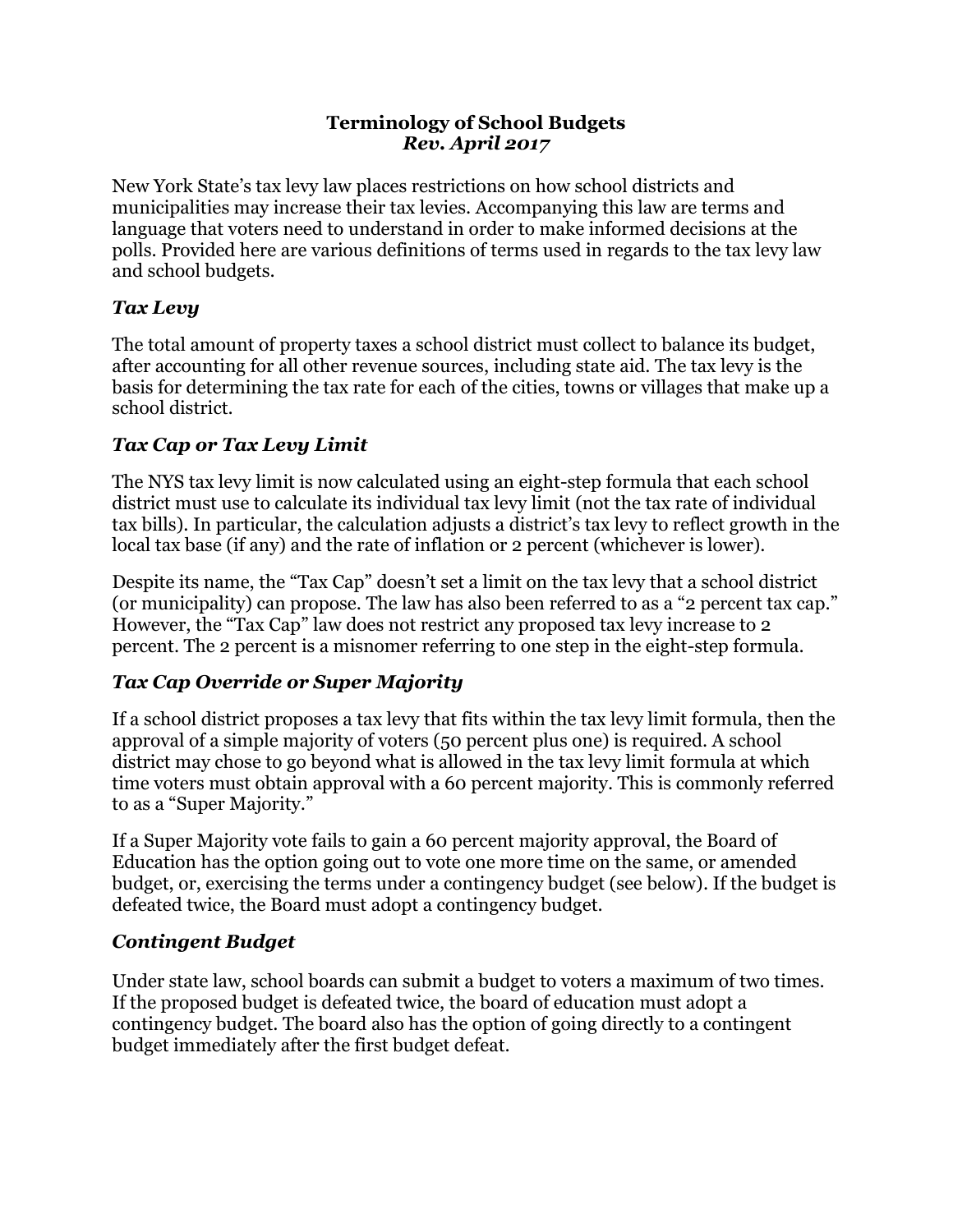Under a contingent budget, the district must adopt a budget with the same tax levy as the prior year – essentially a zero percent cap – likely resulting in millions of dollars in budget and program cuts.

## *Tax Rate*

The amount of tax paid for each \$1,000 of assessed value of property. In districts that cover just one municipality, the tax rate is figured simply by dividing the total assessed property value by 1,000 and then dividing that again into the tax levy (the amount of money to be raised locally).

In districts that encompass more than one municipality, the formula for figuring the tax rate is more complicated. It involves assigning a share of the total tax levy to each municipality and applying equalization rates to take into account different assessment practices. Equalization rates are established annually by the NYS Office of Real Property Taxes (ORPS) to make assessments and tax rates comparable throughout the state (often called full or true value).

### *STAR Exemption*

The New York State School Tax Relief Program (STAR) provides New York State homeowners with partial exemptions from school property taxes. If you earn less than \$500,000 and own and live in your home, you are probably eligible for the STAR exemption.

### *Foundation Aid (General Operating Aid)*

The 2007-2008 State Budget changed the way aid was distributed to schools for General Operating Aid to a New Foundation Aid Formula. This change was the result of NYS losing the Campaign for Fiscal Equity lawsuit where the Supreme Court ruled the State's current funding level and distribution to schools was unconstitutional and did not provide for a "sound basic education." As a result, a new law was adopted that included the new Foundation Aid Formula was to provide significantly more base aids to schools to cover various unfunded mandates, provide enhanced equity among low wealth/high needs schools and provide all schools with the ability to stabilize property taxes and allow better projections by providing schools with their state aid projections four years in advance. In response to the 2008 economic crisis the State could not make good on its new Foundation Aid Formula and the aid was frozen at the 2008-2009 level.